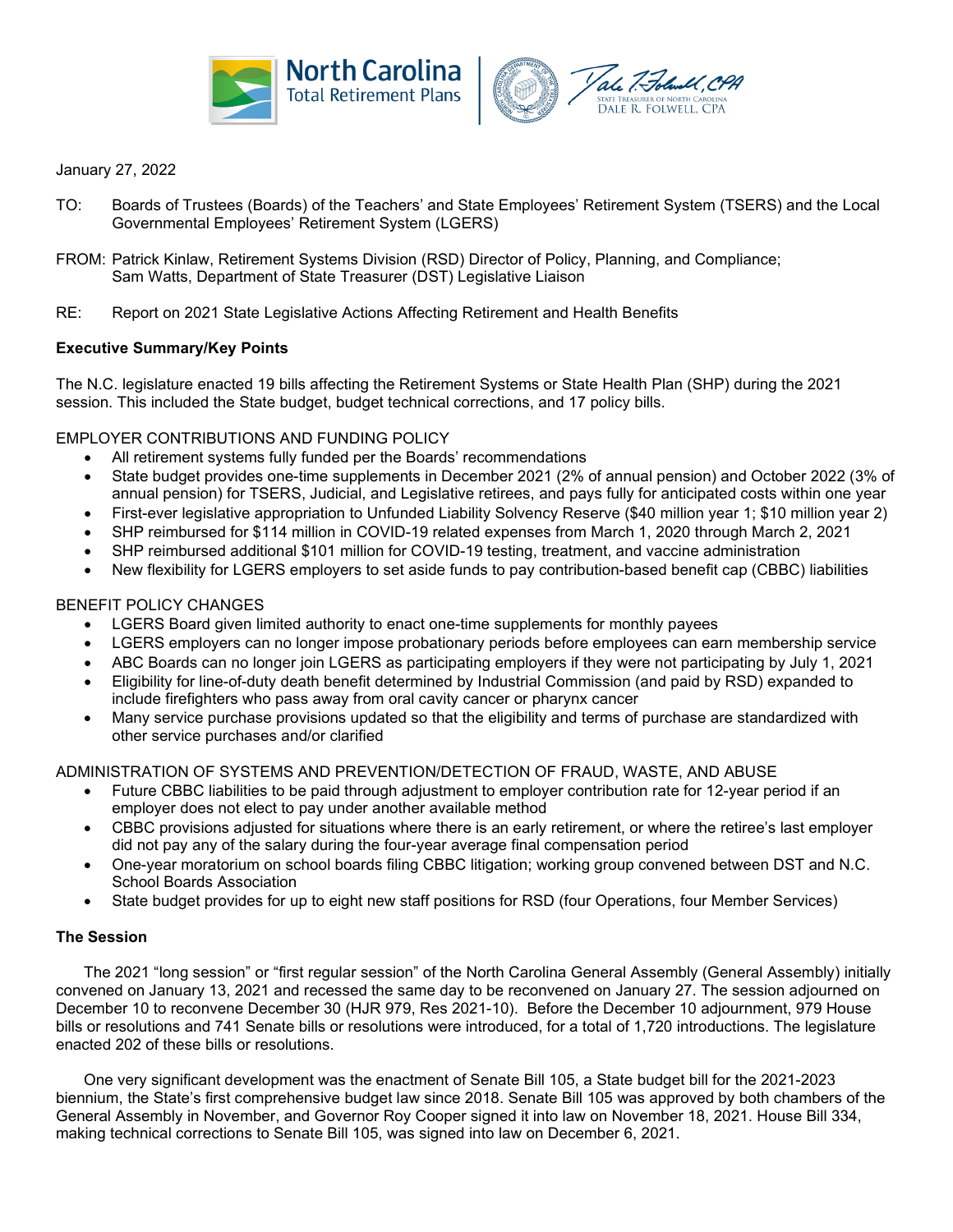



During the 2021 session, other than the State budget and budget technical corrections, 37 bills whose proposed provisions had public policy implications for the Retirement Systems or the SHP received a hearing in at least one of the pension committees or other action by the General Assembly. (G.S. 120-111.3 requires that "every bill, which creates or modifies any provision for the retirement of public officers or public employees or for the payment of retirement benefits or of pensions to public officers or public employees, shall, upon introduction in either house of the General Assembly, be referred to the Committee on Pensions and Retirement of each house.")

Of those 37 bills, 17 were ultimately enacted and 20 were not:

#### BILLS RECEIVING COMMITTEE HEARING OR OTHER ACTION AND ULTIMATELY **ENACTED** IN 2021

- Retirement Policy (may also have SHP implications)
	- Summer Learning Choice for NC Families
	- HB 160 Retirement Service Purchase Rewrite Part II
	- HB 163 Treasury Administrative Changes<br>
	HB 168 Retirement Administrative Change
	- Retirement Administrative Changes Act of 2021
	- HB 196 2021 COVID-19 Response & Relief
	- HB 278 Sunset ABC Board Participation in LGERS
	- HB 406 Spec. Sep. Allowance/Certain 25-Yr LEOs
	- HB 602 UNC Legislative Priorities/HR/Reports
	- SB 50 Estate Planning Law Changes<br>SB 277 Ret. & Treasury Tech. Correcti
	- SB 277 Ret. & Treasury Tech. Corrections Act of 2021<br>SB 311 No Waiting Period Under LGERS/VFDF Grants
	- No Waiting Period Under LGERS/VFDF Grants
	- SB 387 Excellent Public Schools Act of 2021<br>SB 668 Anti-Pension Spiking Amds & Litig. M
	- Anti-Pension Spiking Amds & Litig. Moratorium
- SHP Policy<br>HB 395
	- HB 395 Extend Deadlines for Mandatory HIE Particip.<br>SB 159 State Health Plan Administrative Changes
	- State Health Plan Administrative Changes
	- SB 248 Additional Info on Health Ins. Cards<br>SB 542 SHP Combat Fraud/Property Finder
		- SHP Combat Fraud/Property Finders Stnds

## BILLS RECEIVING COMMITTEE HEARING OR OTHER ACTION AND ULTIMATELY *NOT* **ENACTED** IN 2021

- Retirement Policy (may also have contained State Health Plan implications)
	- HB 83 Eliminate Income Tax for Military Retirees (#) HB 86 Increase In-Service Death Benefits/LRS<br>HB 175 Ret. & Treasury Tech. Corrections Act o Ret. & Treasury Tech. Corrections Act of 2021 (#) HB 243 UNC Legislative Priorities/COVID-19 Impacts (#)<br>HB 269 Give State Retirees 2% COLA/Funds Give State Retirees 2% COLA/Funds HB 327 Update Legislative Review of Rules Process HB 361 APA Rules Review Definitions HB 392 Ret. Svc. Purchase/Omitted Membership Service<br>
	HB 417 The Sergeant Mickey Hutchens Act The Sergeant Mickey Hutchens Act HB 428 Teacher Licensure/Retired Educator Program HB 647 Enhanced In-Service Retirement for LEOs HB 666 Up Volunteer Firefighters' Retirement Benefit HB 741 Line of Duty Death Benefits for 911 Operators HB 763 Preserve State Pension Plan Modernization<br>
	HB 776 Remote Online Notarization Act Remote Online Notarization Act
	- HB 899 North Carolina Work and Save
	- SB 273 Charlotte Firefighters' Retirement System Act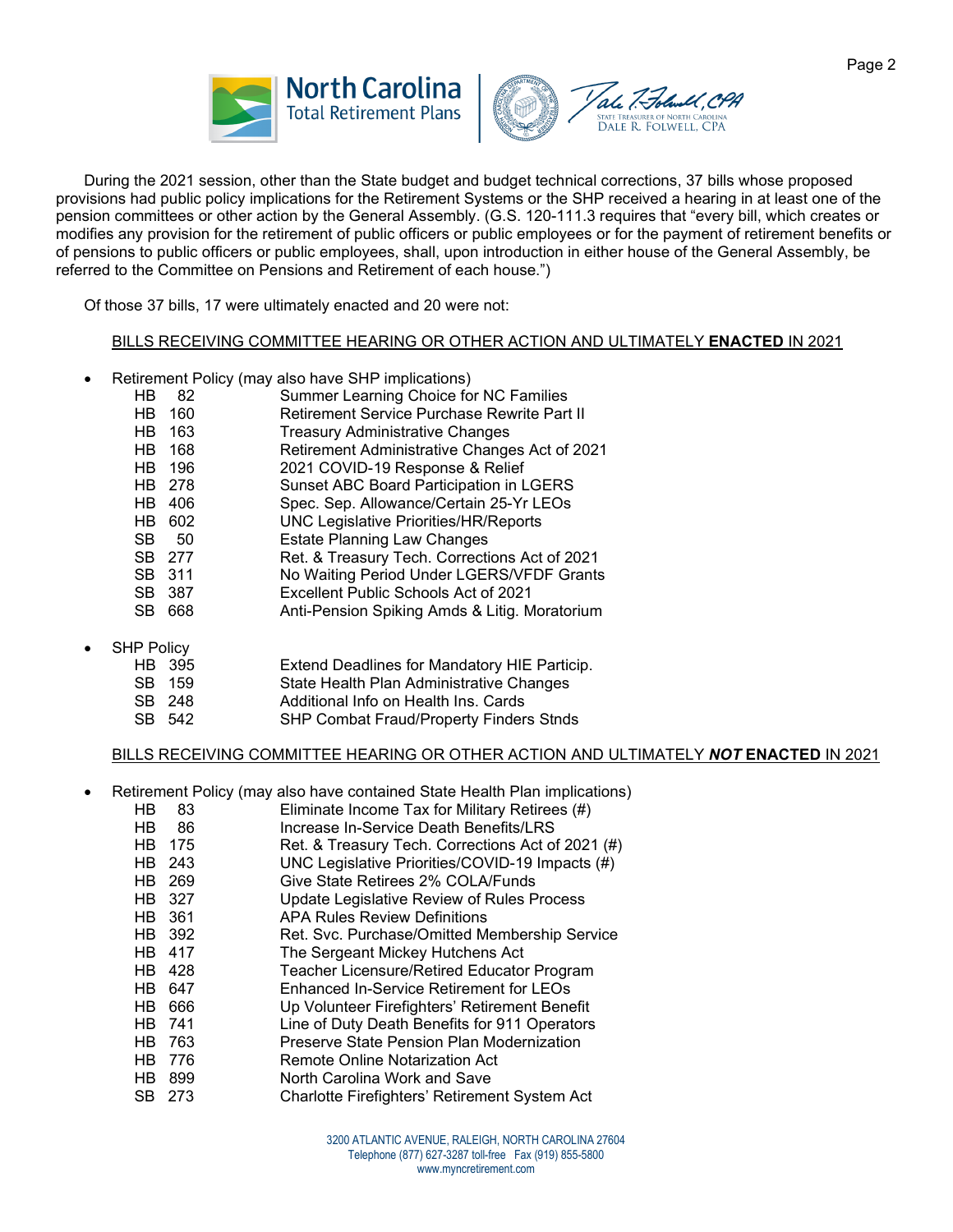



- **SHP Policy** 
	- HB 169 State Health Plan Data Transparency HB 176 Enhance SHP Debt Collection Abilities
	- HB 177 State Health Plan Administrative Changes (#)

# These contain (or contained) provisions that became law through Senate Bill 105 or one of the policy bills enacted in 2021.

## **State Budget & Appropriations**

- *2021 Appropriations Act (Senate Bill 105 / Session Law 2021-180)*
- *Budget Technical Corrections (House Bill 334 / Session Law 2021-189)*

Each year, the Department's foremost public policy objective is to obtain full funding for actuarially determined employer contributions ("ADECs," formerly "ARCs") for each of the pension plans as well as full funding for the employer premiums for the State Health Plan for active employees and funding of the health premiums for the Retiree Health Benefit Trust commensurate with the funding provided for active employees. That goal was achieved for all the pension plans through the State budget enacted for the 2021-2023 biennium. Senate Bill 105 fully funded the Actuarially Determined Contributions for all the Retirement Systems for Fiscal Year 2021-2022, as well as the anticipated recommendations for Fiscal Year 2022-2023 based on the Boards' funding policies adopted in April 2021. This included funding of the expected cost of the supplements provided under Section 39.23, each funded fully through employer contributions in the year when paid.

## o Section 2.1(a): Direct Appropriations

Appropriated amounts including the following:

- State contributions to the Firefighters' and Rescue Squad Workers' Pension Fund (FRSWPF), the North Carolina National Guard Pension Fund (NCNGPF), and the Line of Duty Death benefit program (LODD) where benefits are determined by the Industrial Commission and paid by RSD.
- Appropriations of \$40 million from the General Fund to the Unfunded Liability Solvency Reserve for FY 2021-2022, and \$10 million for FY 2022-2023. These funds will ultimately be contributed to the Retiree Health Benefit Trust Fund (RHBTF) and TSERS as provided by Section 39.24.
- Appropriation of \$101 million from the State Fiscal Recovery Fund to the SHP for FY 2021-2022, to reimburse the SHP for COVID-19 testing, treatment, and vaccine administration.
- o Section 4.7: Coronavirus Relief Fund Reallocation Allocates up to \$114 million of unspent Coronavirus Relief Fund monies to reimburse the SHP for COVID-19 related expenses incurred between March 1, 2020 and March 2, 2021.
- o Section 39.22: Mandated Employer Contributions & State Appropriations Appropriated State retirement system and health care contributions for Fiscal Years 2021-2022 and 2022- 2023. With respect to Fiscal Year 2021-2022, further administrative adjustments were required since the contributions in the budget law were effective for the entire year. See "Employer Contribution Rates for Retirement, Health, and Related Benefits" and "Maximum Amount of State/Employer Share of SHP Premium Per Employee or Retiree" below.
- o Section 39.23: Supplemental Payments to State, Judicial, and Legislative Retirees Provided two supplemental payments. The first was equal to 2% of the annual retirement allowance, paid in December 2021 to monthly payees on record as of September 2021. The second will be equal to 3% of the annual retirement allowance, to be paid by October 2022 to monthly payees on record as of September 2022.
- o Section 39.24: Unfunded Liability Solvency Reserve (ULSR) Changes Modifies the ULSR statute (G.S. 143C-4-10) to clarify how ULSR funds move to the RHBTF or TSERS.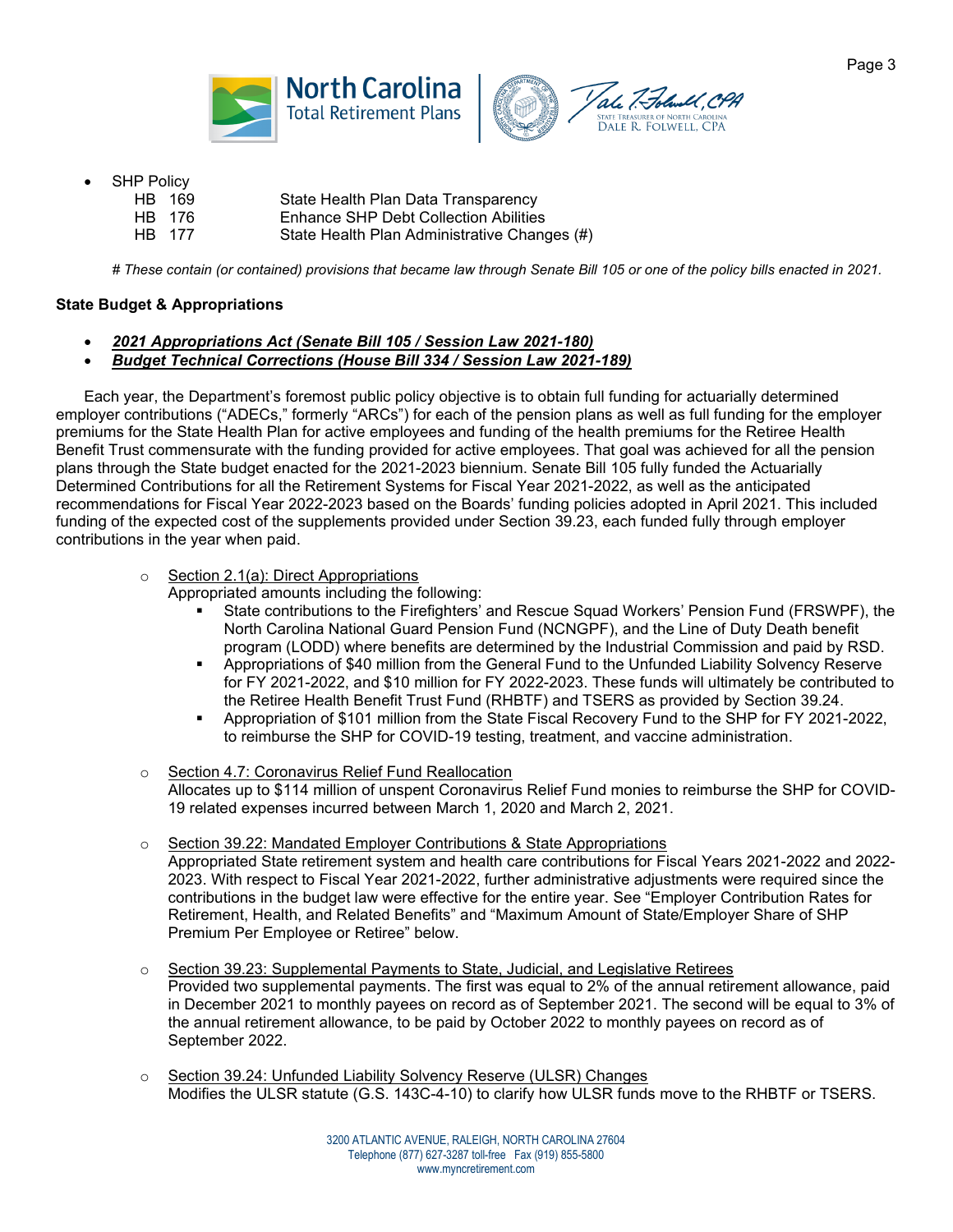



- For amounts placed in the ULSR due to a transfer of supplemental voluntary insurance rebates, or due to debt refinancing savings: The State Controller and State Treasurer will transfer the funds from the ULSR into the RHBTF and TSERS as soon as practicable, in proportion to the unfunded liability of each according to the State's most recent annual financial report.
- For amounts placed in the ULSR due to a direct legislative appropriation, or due to overflow from the Savings Reserve: The legislature will use the funds to determine an additional employer contribution rate to be included in appropriations to the RHBTF and TSERS in the following year.

#### **Summary of Appropriations for Retirement, Health, and Related Benefits**  *Appropriations from All Funding Sources*

| FY 2021-2022                                                                                                                                                            | FY 2022-2023                                                |  |  |  |  |  |
|-------------------------------------------------------------------------------------------------------------------------------------------------------------------------|-------------------------------------------------------------|--|--|--|--|--|
|                                                                                                                                                                         |                                                             |  |  |  |  |  |
|                                                                                                                                                                         |                                                             |  |  |  |  |  |
| \$2,716,074,106                                                                                                                                                         | \$2,830,487,484                                             |  |  |  |  |  |
|                                                                                                                                                                         |                                                             |  |  |  |  |  |
| \$2,082,986,516                                                                                                                                                         | \$2,194,541,960                                             |  |  |  |  |  |
| \$1,180,293,088                                                                                                                                                         | \$1,292,880,664                                             |  |  |  |  |  |
| \$31,746,665                                                                                                                                                            | \$31,167,578                                                |  |  |  |  |  |
| \$1,029,166                                                                                                                                                             | \$878,574                                                   |  |  |  |  |  |
| \$16,813,484                                                                                                                                                            | \$18,681,649                                                |  |  |  |  |  |
| \$21,556,144                                                                                                                                                            | \$21,556,144                                                |  |  |  |  |  |
| \$11,031,715                                                                                                                                                            | \$11,031,715                                                |  |  |  |  |  |
|                                                                                                                                                                         |                                                             |  |  |  |  |  |
| \$19,352,208                                                                                                                                                            | \$19,702,208                                                |  |  |  |  |  |
|                                                                                                                                                                         |                                                             |  |  |  |  |  |
| \$2,521,500                                                                                                                                                             | \$2,521,500                                                 |  |  |  |  |  |
|                                                                                                                                                                         |                                                             |  |  |  |  |  |
| previous allotments to other entities are                                                                                                                               |                                                             |  |  |  |  |  |
| returned to Coronavirus Relief Fund                                                                                                                                     |                                                             |  |  |  |  |  |
|                                                                                                                                                                         |                                                             |  |  |  |  |  |
|                                                                                                                                                                         |                                                             |  |  |  |  |  |
|                                                                                                                                                                         | \$0                                                         |  |  |  |  |  |
| Treatment, and Vaccine Administration***                                                                                                                                |                                                             |  |  |  |  |  |
| *Projected funding based on appropriated contribution rate and projected payroll.<br>**Projected funding based on appropriated contribution rate and actual enrollment. |                                                             |  |  |  |  |  |
|                                                                                                                                                                         |                                                             |  |  |  |  |  |
|                                                                                                                                                                         | Up to $$114,000,000$ as unspent funds from<br>\$101,000,000 |  |  |  |  |  |

#### **Employer Contribution Rates for Retirement, Health, and Related Benefits** *S.L. 2021-180, Section 39.22.(b) for FY 2021-2022, and Section 39.22.(c) for FY 2022-2023*

G.S. 143C-5-4(b)(7) provided that during the first part of Fiscal Year 2021-2022, since no State budget for the fiscal year had been enacted, contribution rates would continue as they were on June 30, 2021. The same statute provided that if a State budget was subsequently enacted, the Office of State Budget and Management (OSBM) would certify adjusted rates for the remainder of the fiscal year, "to compensate for the different amount contributed between July 1 and the date [the State budget] becomes law so that the effective rates for the entire year reflect the rates set in [the State budget]." OSBM certified these adjusted rates, to be effective January 2022, in a memo to State employers dated November 29, 2021. As a result, there are two sets of contribution rates for Fiscal Year 2021-2022. The rates effective July through December 2021 are the same that were in effect June 30, 2021. The rates effective January through June 2022 are the rates certified by OSBM on November 29, 2021, so that the effective rates for the entire Fiscal Year 2021-2022 reflect the rates set in Section 39.22 of Senate Bill 105.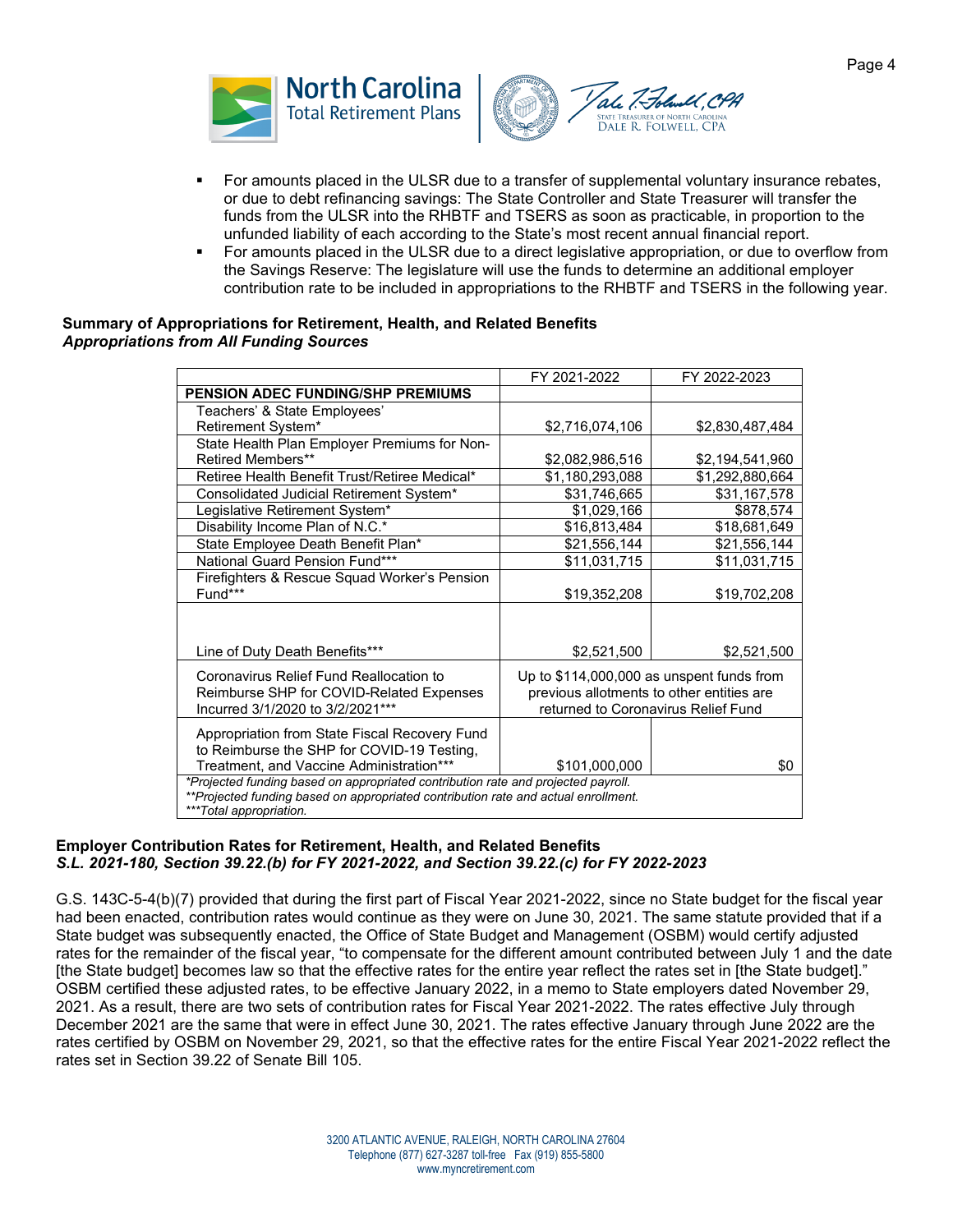



#### *Rates effective July 1, 2021 through December 31, 2021 Same as Rates Effective June 30, 2021, from S.L. 2020-41, Section 1.(c)*

|                              |        | <b>Breakdown of Rate Type</b> |                |                   |                |                         |               |  |
|------------------------------|--------|-------------------------------|----------------|-------------------|----------------|-------------------------|---------------|--|
|                              | Total  |                               | Retiree        | <b>Disability</b> |                |                         | Qualified     |  |
|                              | Rate   |                               | Health         | Income            | Death          | Supplemental            | <b>Excess</b> |  |
| Jul. 2021 - Dec. 2021        |        | Retirement                    | <b>Benefit</b> | <b>Plan</b>       | <b>Benefit</b> | Retirement <sup>^</sup> | Benefit       |  |
| <b>TSERS General</b>         | 21.68% | 14.77%                        | 6.68%          | $0.09\%$          | 0.13%          |                         | 0.01%         |  |
| <b>TSERS Law Enforcement</b> | 26.68% | 14.77%                        | 6.68%          | 0.09%             | 0.13%          | 5.00%                   | 0.01%         |  |
| <b>UNC ORP</b>               | 13.61% | 6.84%                         | 6.68%          | 0.09%             |                |                         |               |  |
| <b>CJRS</b>                  | 43.12% | 36.44%                        | 6.68%          |                   |                |                         |               |  |
| Legislative Ret. System      | 33.98% | 27.30%                        | 6.68%          |                   |                |                         |               |  |

## *Rates effective January 1, 2022 through June 30, 2022 Total Rates from OSBM Certification Instructions, November 29, 2021*

|                              |        | <b>Breakdown of Rate Type</b> |                |                   |                |                         |               |  |
|------------------------------|--------|-------------------------------|----------------|-------------------|----------------|-------------------------|---------------|--|
|                              | Total  |                               | Retiree        | <b>Disability</b> |                |                         | Qualified     |  |
|                              | Rate   |                               | Health         | Income            | Death          | Supplemental            | <b>Excess</b> |  |
| Jan. 2022 – Jun. 2022        |        | Retirement                    | <b>Benefit</b> | Plan              | <b>Benefit</b> | Retirement <sup>^</sup> | Benefit       |  |
| <b>TSERS General</b>         | 24.10% | 17.97%                        | 5.90%          | 0.09%             | 0.13%          |                         | 0.01%         |  |
| <b>TSERS Law Enforcement</b> | 29.10% | 17.97%                        | 5.90%          | 0.09%             | 0.13%          | 5.00%                   | 0.01%         |  |
| <b>UNC ORP</b>               | 12.83% | 6.84%                         | 5.90%          | 0.09%             |                |                         |               |  |
| <b>CJRS</b>                  | 49.50% | 43.60%                        | 5.90%          |                   |                |                         |               |  |
| Legislative Ret. System      | 35.46% | 29.56%                        | 5.90%          |                   |                |                         |               |  |

#### *Rates effective July 1, 2022 through June 30, 2023 S.L. 2021-180, Section 39.22.(c)*

|                              | Total<br>Rate |            | Qualified<br><b>Excess</b> |             |                |                                         |                |
|------------------------------|---------------|------------|----------------------------|-------------|----------------|-----------------------------------------|----------------|
| FY 2022-2023                 |               | Retirement | <b>Benefit</b>             | <b>Plan</b> | <b>Benefit</b> | Supplemental<br>Retirement <sup>^</sup> | <b>Benefit</b> |
| <b>TSERS General</b>         | 24.19%        | 17.06%     | 6.89%                      | 0.10%       | 0.13%          |                                         | 0.01%          |
| <b>TSERS Law Enforcement</b> | 29.19%        | 17.06%     | 6.89%                      | 0.10%       | 0.13%          | 5.00%                                   | 0.01%          |
| <b>UNC ORP</b>               | 13.83%        | 6.84%      | 6.89%                      | 0.10%       |                |                                         |                |
| <b>CJRS</b>                  | 46.18%        | 39.29%     | 6.89%                      |             |                |                                         |                |
| Legislative Ret. System      | 31.16%        | 24.27%     | 6.89%                      |             |                |                                         |                |

 *^The "Supplemental Retirement" contributions for State Law Enforcement Officers are paid to Prudential for the NC 401(k) Plan.*

#### **Maximum Amount of State/Employer Share of SHP Premium Per Employee or Retiree** *S.L. 2021-180, Section 39.22.(d) for FY 2021-2022, and Section 39.22.(e) for FY 2022-2023*

The SHP Board of Trustees adjusted the maximum fiscal year rates stated in Senate Bill 105 to monthly rates effective for the SHP's plan year, which is a calendar year. The SHP Board of Trustees adopted monthly premium rates on December 1, 2021. In scheduling these rates, the SHP Board of Trustees also accounted for the monthly premiums that had already been collected through December 2021, and accounted for a change in the way premiums are categorized under Senate Bill 105, from a "pre-Medicare" / "post-Medicare" categorization, to an "employee / retiree" categorization.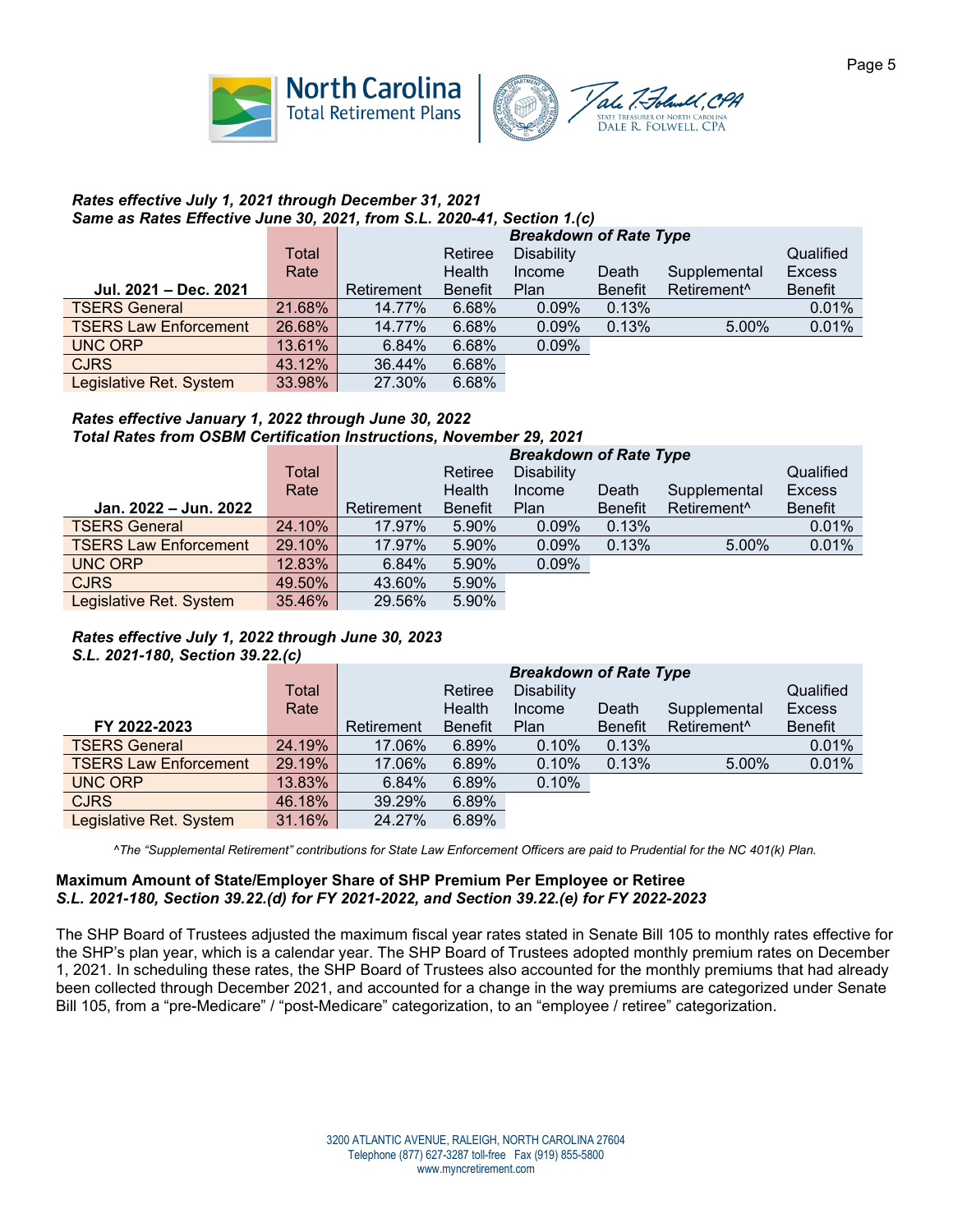





The following table provides employer (or State) premium amounts paid to the SHP for coverage each month. The SHP issues invoices for premiums in the month prior to applicable coverage. For example, the active employee rate of \$532.36 shown below for January 2022 coverage was invoiced in December 2021.

|                          | FY 2021- | Jul.-Dec. | Januarv  | February | Mar.-Jun. | FY 2022-     | Jul.-Dec. | Jan.-Jun. |
|--------------------------|----------|-----------|----------|----------|-----------|--------------|-----------|-----------|
| <b>Employer Premiums</b> | 2022     | Monthly   | Only     | Only     | Monthly   | <u> 2023</u> | Monthly   | Monthly*  |
| <b>Active Employees</b>  | \$7,019  | \$521.96  | \$532.36 | \$763.36 | \$647.86  | \$7,397      | \$647.86  | \$584.96  |
| Non-Medicare Retirees    | \$4,856  | \$521.36  | \$532.36 | \$229.48 | \$380.92  | \$5,118      | \$380.92  | \$472.08  |
| Medicare-Elig. Retirees  |          | \$405.72  | \$413.60 | \$348.24 |           |              |           |           |

\*Monthly amounts are estimates developed by DST staff based on annual maximum amounts and may be slightly different than what is eventually adopted by the SHP Board of Trustees.

## **Policy Provisions in Budget Legislation (Senate Bill 105 and House Bill 334)**

o Section 2.1: Flexibility for New RSD Positions

The conference report on Senate Bill 105, detailing the appropriations to DST in Section 2.1, contains approval (but no additional funding) for RSD to create up to eight new full-time staff positions: Four in RSD Operations, and four in RSD Member Services. Section 6.9 of House Bill 334 clarifies that to create these positions, DST may eliminate vacant positions without regard to fund code, but no such adjustments may increase the total budgetary requirements.

o Section 19C.9: Department of Adult Correction

Effective January 1, 2023, created a new State employer, the Department of Adult Correction (DAC), from portions of what is currently the Department of Public Safety (DPS). The DAC will participate in TSERS. The legislation provides that the Division of Juvenile Justice remains part of DPS. Section 5.1 of House Bill 334 clarifies that for purposes of the Line of Duty death benefit program determined by the Industrial Commission and paid by RSD, "covered employees" will include public safety employees, both custodial and noncustodial, of both DAC and the DPS Division of Juvenile Justice.

- Section 36.2: Line of Duty Death Benefits for Firefighters Modifies the statute for the Line of Duty death benefit program determined by the Industrial Commission and paid by RSD (G.S. 143-166.2) to expand the definition of "killed in the line of duty" to include firefighters who die from oral cavity cancer or pharynx cancer.
- o Section 37.12: Elimination of Reporting Requirements Eliminated certain regular reporting requirements from DST to the General Assembly regarding departmental receipts and investments.
- o Sections 39.1, 39.16, and 39.17: Eligible State-Funded Employees Awarded Legislative Salary Increases/Effective July 1, 2021, and July 1, 2022 Provided legislative salary increases of 2.5% for Fiscal Year 2021-2022, and 2.5% for Fiscal Year 2022- 2023, to State-funded employees, except for certain categories of employees, such as those whose salaries are set by schedules, whose salary increases are in other provisions of Senate Bill 105.
- o Bonuses or Other Employee Payments Provided by Senate Bill 105 Various provisions of Senate Bill 105 included bonuses for State-funded employees under certain conditions. Many of these payments are not subject to retirement according to Senate Bill 105; that is, the employee and employer contribution rates are not to be withheld, and the payments do not serve to increase the employee's compensation for purposes of calculating the retirement benefit.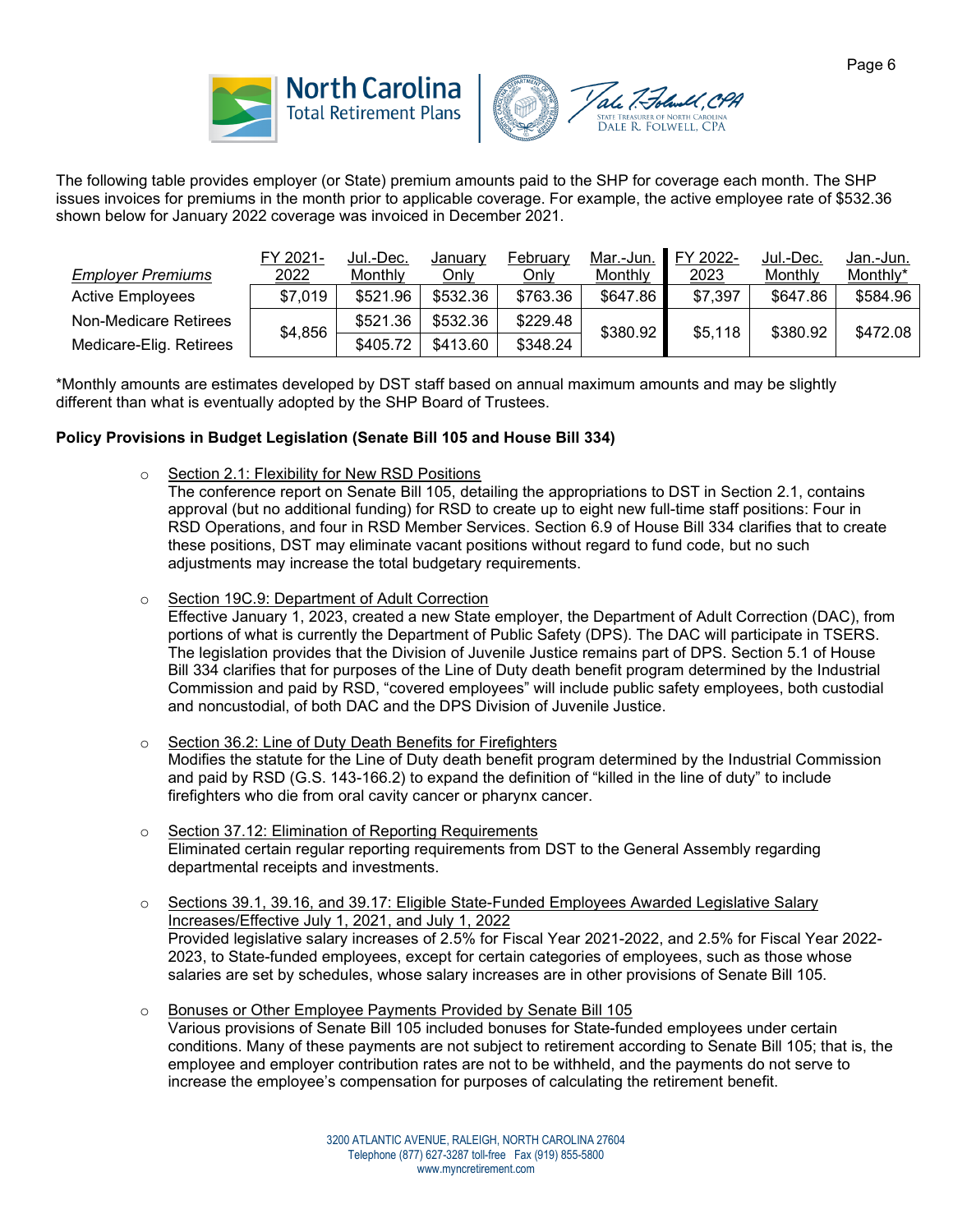



## **Retirement Policy Legislation Enacted in 2021**

# • *2021 COVID-19 Response & Relief (House Bill 196 / Session Law 2021-3):*

Makes modifications to State legislation for COVID-19 relief and provides guidance for expenditure of Federal relief funds. Section 2.4, which was effective March 11, 2021 and expired December 31, 2021, allowed UNC employees subject to the North Carolina Human Resources Act to use accrued vacation, sick, and bonus leave for any COVID-19 related absences, except in certain leave option circumstances. This flexibility did not apply to terminal leave payouts for transfers, separations, or reductions in force, or to terminal use of leave prior to retirement. For example, employees could not use this flexibility to exhaust sick leave prior to retirement for a reason that would not otherwise qualify for sick leave.

## • *Summer Learning Choice for NC Families (House Bill 82 / Session Law 2021-7):*

Required local school administrative units to offer an extended learning and enrichment program after the end of the 2020-2021 school year, meeting certain requirements. Section 1.3, related to TSERS, was effective April 9, 2021 and expired October 1, 2021. It provided that:

- $\circ$  Employees in the summer program were employed under a temporary contract. During the time they are working in the summer program, they did not earn TSERS membership service, their compensation did not count as retirement-eligible, and they did not accrue paid leave.
- $\circ$  This program, by itself, did not cause someone to be covered under the SHP as an active employee.
- $\circ$  If an employer hired someone who was a TSERS retiree or beneficiary to work under the summer program, the employer was required to certify that information to RSD.
- o For any TSERS retiree that an employer certified to RSD as having been hired to work in the summer program, who retired under TSERS effective December 1, 2020 through March 1, 2021 (including both of those two dates), the six-month separation period, generally required by G.S. 135-1(20) for a retirement to become effective, was not required. Instead, a one-month separation period was required. Beginning on October 1, 2021, the six-month separation period again applied to such retirees, but the time they worked under the summer program did not count toward violating the six-month separation period.

#### • *Excellent Public Schools Act of 2021 (Senate Bill 387 / Session Law 2021-8):*

Makes various changes to the North Carolina Read to Achieve Program. Section 7.(b), effective July 1, 2021, creates two bonus programs (a signing bonus and a reading camp performance bonus) for teachers providing instruction in reading camps. It specifies that these bonuses are not compensation for TSERS purposes.

## • *Estate Planning Law Changes (Senate Bill 50 / Session Law 2021-53):*

Makes various changes to trust, estate, and guardianship laws. Section 2, effective for proceedings initiated on or after October 1, 2021, amends Article 2 of Chapter 35A to authorize a Clerk of Superior Court, without appointing a guardian, to authorize, direct, or ratify certain actions necessary or desirable to meet the foreseeable needs of a minor or incompetent person. These actions include establishment, funding, or administration of an ABLE account. The court could also authorize a special fiduciary to execute these transactions.

#### • *Retirement Service Purchase Rewrite Part II (House Bill 160 / Session Law 2021-57):*

Standardizes and clarifies several types of service purchases for TSERS (Part I of the legislation), LGERS (Part II), and CJRS (Part III). Except as otherwise provided, House Bill 160 was effective January 1, 2022 and applies to purchases of creditable service occurring on or after that date.

 $\circ$  Credit for prior temporary State employment: Section 1.1 amends TSERS to clarify that a right that existed before December 31, 2021 to purchase this type of creditable service is not diminished.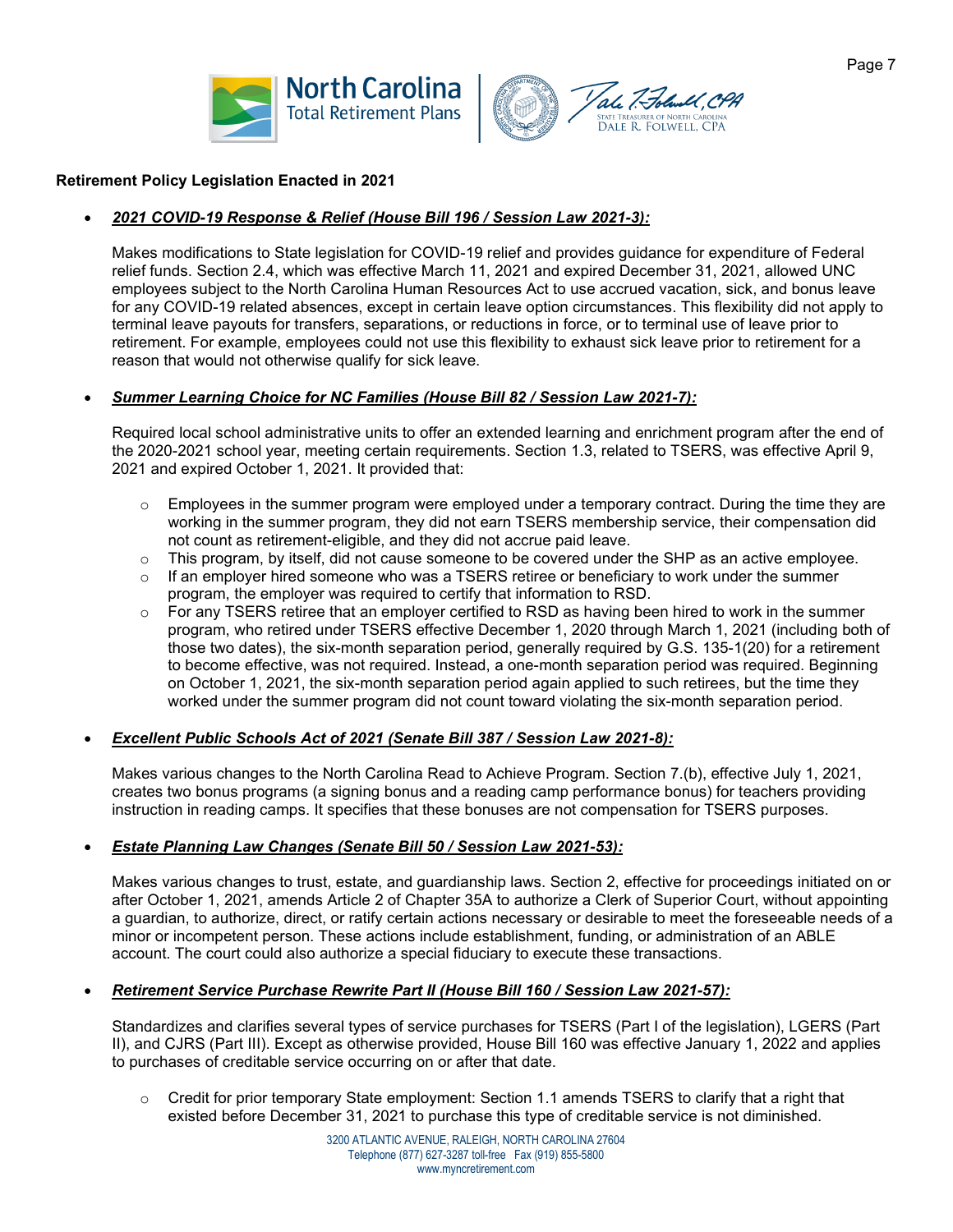



- $\circ$  For the situations listed below, the legislation outlines the process for purchasing service prior to January 1, 2023, and for purchasing service on and after January 1, 2023. For purchases on and after January 1, 2023, the member must purchase the service by paying a lump sum amount equal to a standard definition of the full actuarial cost.
	- Credit for employment in a charter school operated by a private nonprofit or municipality, whose board did not elect to participate in TSERS: Section 1.1 amends TSERS to provide that the current statute applies prior to January 1, 2023. It adds a new subsection to provide for service purchase as a charter school employee on and after January 1, 2023, and in addition to the process described above, the amount of service purchase may not exceed a total of five years.
	- Service as a member of the General Assembly, not credited under LRS or otherwise creditable under the Retirement System where purchased: Section 1.2.(a) for TSERS, Section 2.2.(a) for LGERS, and Section 3.3.(a) for CJRS provide that the current statutes are effective prior to January 1, 2023. Section 1.2.(b) for TSERS, Section 2.2.(b) for LGERS, and Section 3.2.(b) for CJRS provide for service purchases on and after January 1, 2023, and in addition to the process described above, any member with five or more years of membership service may make the purchase and the amount purchased may not exceed a total of five years.
	- Retroactive membership service: Section 1.3 for TSERS, Section 2.3 for LGERS, and Section 3.3 for CJRS amend the statutes in accordance with the process described above.
	- LGERS service for which the member signed a non-election form: Section 2.1 amends LGERS in accordance with the process described above.
	- Service as a Judge, District Attorney, or Clerk of Superior Court: Section 3.1 amends CJRS pertaining to service purchases prior to January 1, 2023. A new subsection is added for purchases on and after January 1, 2023, to provide that after the transfer of any accumulated contributions from TSERS or LGERS, the member must pay the full actuarial cost, plus an administrative fee.
	- CJRS purchase of State, Local, and certain Federal service: Section 3.3 amends CJRS in accordance with the process described above.
- o Statutory repeals: Section 1.4 repeals duplicative or no-longer-necessary statutes under TSERS, and Section 2.4 makes similar repeals under LGERS. These repeals are effective July 1, 2022.

# • *Treasury Administrative Changes (House Bill 163 / Session Law 2021-58):*

Makes clarifying and administrative changes to statutes pertaining to the State Treasurer's investment programs, the Local Government Commission, and reports submitted to the Council of State. Part I, related to the investment programs, was effective June 28, 2021. Section 1.(a) provides that the Treasurer may invest in the countries of Sudan and South Sudan to the extent that the investments are not prohibited by the United States government, or to the extent that the investment is part of an index or index replication strategy, commingled fund, limited partnership, or similar investment vehicle or derivative instrument. Section 1.(b) amends the definition of "investment" in Article 6E of Chapter 147 which pertains to the Iran Divestment Act. This amendment provides that "investment" does not include index or index replication strategies, commingled funds, limited partnerships, or similar investment vehicles or derivative instruments. Section 1.(c) repeals Article 6D of Chapter 147 which contained the Sudan (Darfur) Divestment Act from Session Law 2007-486.

## • *Sunset ABC Board Participation in LGERS (House Bill 278 / Session Law 2021-59):*

Amends LGERS to provide that any Alcohol Control Board that is not a participating employer in LGERS as of June 30, 2021, is not eligible to participate in LGERS.

## • *Ret. & Treasury Tech. Corrections Act of 2021 (Senate Bill 277 / Session Law 2021-60):*

Effective July 1, 2021, makes various clarifying and technical changes pertaining to the Retirement Systems and the Local Government Commission. Section 2.1 makes a technical change to TSERS statute by adding a crossreference citation in G.S. 135-8. Section 2.2 amends the RODSPF statute to clarify that when a county submits its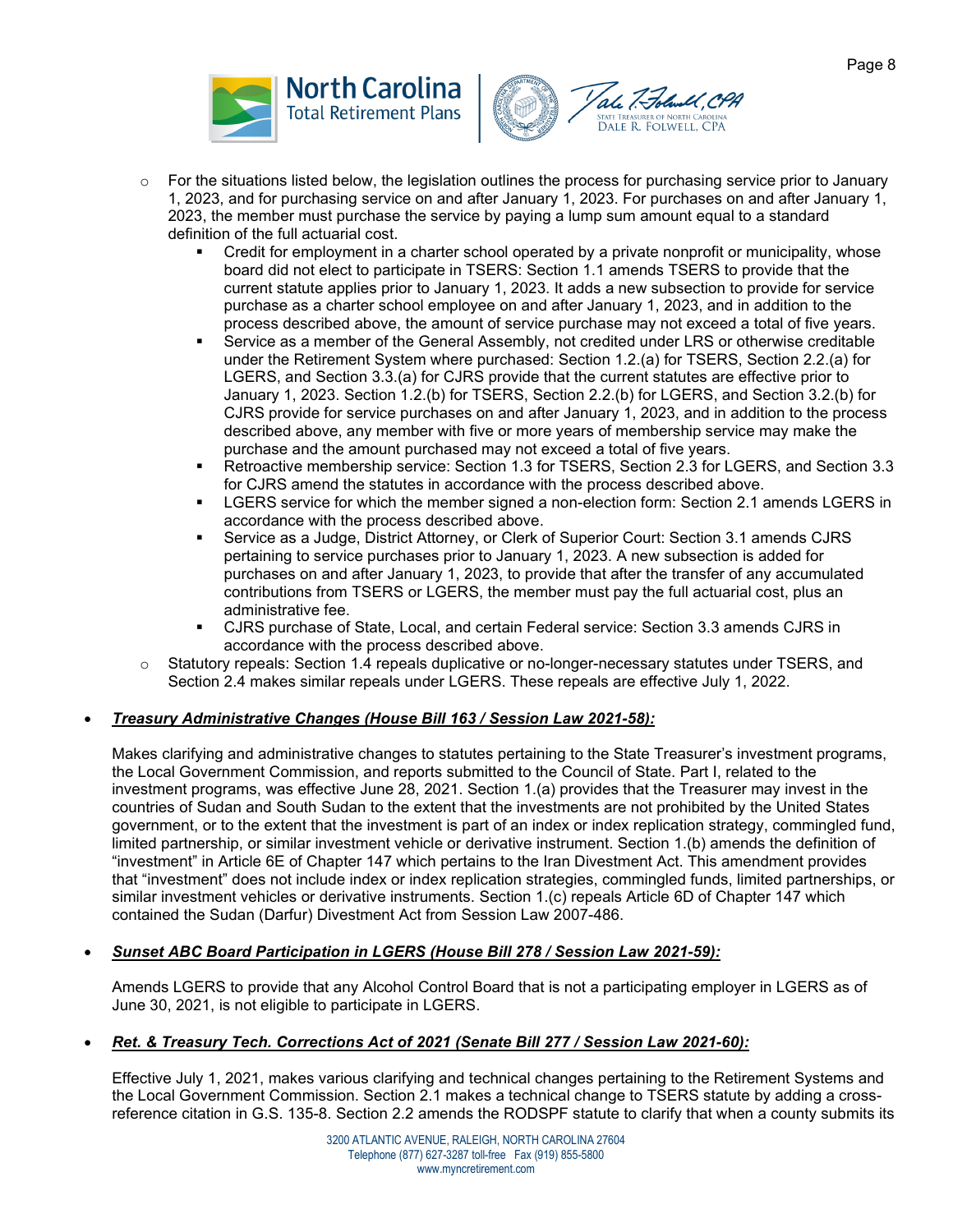



report on the receipts collected by the Register of Deeds office and the resulting contribution to the RODSPF, that report constitutes a certification of the accuracy of the amounts.

# • *Anti-Pension Spiking Amds & Litig. Moratorium (Senate Bill 668 / Session Law 2021-72):*

Amends the CBBC provisions of TSERS and LGERS and institutes policies related to the CBBC.

- $\circ$  Section 1, effective for CBBC assessments imposed on or after July 1, 2022, amends LGERS and TSERS to add a payment option for a CBBC liability that allows the required employer contribution rate to be adjusted to include an additional contribution amount estimated to resolve the CBBC liability, under the amortization schedule selected by the Board for unfunded liabilities in the most recent actuarial valuation. The unfunded liability amortization period selected by the Boards is currently 12 years.
- $\circ$  Section 2, effective for TSERS retirements on or after January 1, 2019 and expiring July 1, 2022, removes the responsibility of the member's last employer to pay a CBBC liability under certain limited circumstances. It provides that if the salary that the last employer paid the employee was less than the Average Final Compensation (AFC) threshold of \$100,000 (in 2015, indexed for inflation thereafter) during the last 12 months of service, and the employee was already eligible to retire under TSERS with an unreduced service retirement allowance at the time they were hired by the last employer, the last employer is not required to pay the CBBC liability. In addition, if the AFC threshold was exceeded because of simultaneous employment with multiple employees, and the employer in question paid the employee less than the threshold during the employee's final 12 months of service, the last employer is not required to pay the CBBC liability.
- $\circ$  Section 3.1, effective July 1, 2022, makes several changes to the details of CBBC liability calculations:
	- In calculating the CBBC liability, the retirement allowance associated with membership service will include the effect of any percentage reduction that applies to the member's service retirement allowance by virtue of the member's age or amount of creditable service as of the retirement date (i.e., the early retirement reduction percentage).
	- **IF** In a clarification consistent with current administration, in determining the retirement allowance associated with membership service, the relevant percentage of the AFC is multiplied by the years of membership service, and not adjusted for an optional allowance elected.
	- For retirees who became members of the Retirement System prior to January 1, 2015, or have not earned at least five years of membership service after January 1, 2015: If the member's last employer did not report to the Retirement System any compensation paid to the member during the period used to compute the AFC, the last employer will not pay the liability, but instead, the employer(s) who reported compensation during the AFC period will pay the liability allocated proportionally based on the amount of compensation they reported during the AFC period.
	- For other retirees: If the member's last employer did not report to the Retirement System any compensation paid to the member during the period used to compute the AFC, the Retirement System will not notify the last employer, but instead, will notify the employer(s) who reported compensation during the AFC period. The notification to each employer will specify that employer's share of the amount that would have had to have been purchased to increase the member's benefit to the pre-cap level, allocated proportionally to each employer based on the amount of compensation they reported during the AFC period.
- $\circ$  Section 3.2 prohibits local boards of education from filing any legal action against the State regarding the anti-pension spiking contribution-based benefit cap, including contested case actions, and tolls any applicable statute of limitations, between July 2, 2021 and June 30, 2022. During the litigation pause, the Retirement System will not file new CBBC liability assessment cases.
- $\circ$  Section 4 requires DST and the N.C. School Boards Association to convene a working group to review the CBBC provisions. The working group may produce findings and recommendations on reducing the incidence of future litigation regarding the CBBC, reducing the incidence of unfunded liabilities associated with compensation decisions, assessing the feasibility of alternative methods to settle disputes regarding the CBBC, or other issues the working group wishes to address. The working group may report its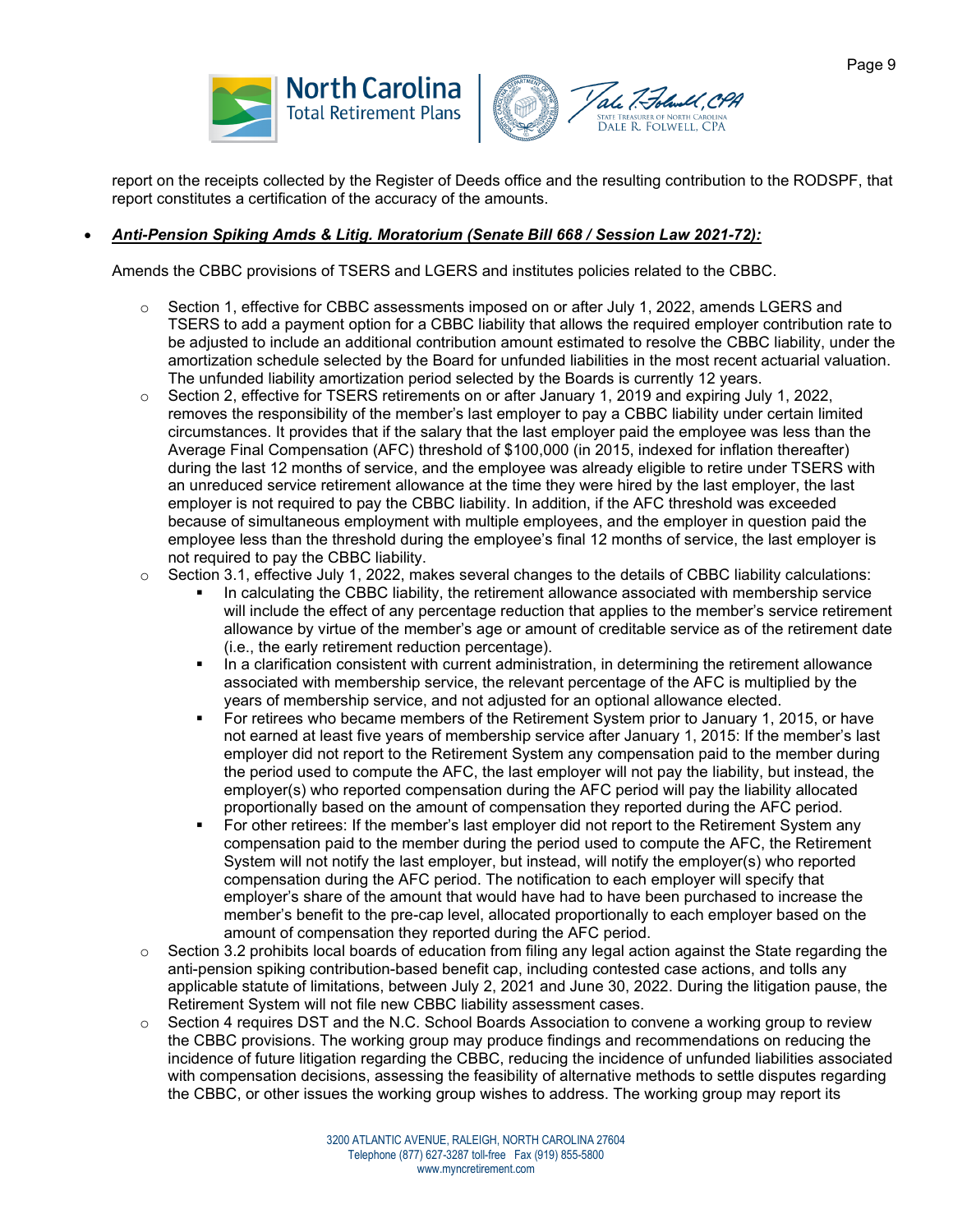



findings and recommended changes to the Joint Legislative Oversight Committee on General Government no later than April 1, 2022.

# • *Retirement Administrative Changes Act of 2021 (House Bill 168 / Session Law 2021-75):*

Makes various administrative amendments to Retirement Systems statutes.

- $\circ$  Section 1.1, effective July 1, 2021, provides LGERS employers with flexibility to use a trust vehicle to set aside funds for payment of future CBBC liabilities.
- $\circ$  Section 1.3, effective for payments due on or after July 1, 2021, amends TSERS and LGERS statutes to provide that the "date set by the Board of Trustees" for payment of a CBBC liability is the first day of the month coincident with or next following six months after the date of the invoice, if that is later than the generally required date (one year after effective retirement date). This allows extended time for employers to pay in situations where recalculations are performed after the effective retirement date.
- $\circ$  Section 2, effective July 1, 2021, amends TSERS and LGERS statutes to clarify that the procedure and payment to cease participation in the Retirement System applies to an employing unit that is allowed to cease participation by sale, dissolution, or otherwise changing to a business or legal form not eligible under Federal law for participation as an employer in the Retirement System.
- o Section 3, effective July 1, 2021, amends TSERS and LGERS statutes to clarify that the term "actuarially equivalent" means a benefit of equal value when computed upon the basis of actuarial assumptions as shall be adopted by the Boards.
- $\circ$  Section 4 applies to lump sum separation buyouts offered to law enforcement officers on or after July 1, 2021. Prior to House Bill 168, such buyouts already could be offered by State or Local employers to law enforcement officers leaving employment prior to reaching eligibility for a separation allowance. The TSERS and LGERS special retirement allowance ("transfer benefit") statutes under G.S. 135-5(m2) and 128-27(m2) allow a "transfer paid in whole or in part with employer contributions paid to the Retirement System." Section 4 amends these statutes to provide that prior to transferring a buyout payment to TSERS or LGERS, the employer is required to have in place a written policy adopted by the employing unit that does not allow employees to choose between accepting the lump sum separation buyout as a cash payment or transferring the lump sum separation buyout to TSERS or LGERS.
- $\circ$  Section 5, effective for amounts owed on or after July 1, 2021, amends statutes for the Supplemental Retirement Income Plan of North Carolina (SRIP), to allow the SRIP Board of Trustees to adopt a new or amended rule to impose or change administrative fees under the SRIP, subject to certain limitations.
- $\circ$  Section 6, effective for amounts owed on or after July 1, 2021, amends DIPNC statutes to provide that if a member of the UNC system's Optional Retirement Program (UNC ORP) owes an overpayment to DIPNC at the time the member would have first qualified for an unreduced service retirement benefit had the member elected to participate in TSERS, then the member must pay the total overpayment due to DIPNC. If the member does not pay the overpayment within six months after that date, then the member will not be allowed to enroll in a new year of coverage under the SHP until (1) DIPNC receives full payment of the overpayment due, or (2) the member makes payment arrangements approved by the Executive Director of the Retirement Systems.
- $\circ$  Section 7, effective July 1, 2021, amends TSERS and LGERS statutes to outline the process for payment of the special retirement allowance ("transfer benefit") when the member has selected Option 2, 3, or 6 with a "guaranteed refund" provision for a certain number of months, and both the member and the member's beneficiary die within the specified number of months. A one-time payment will be paid to the member's legal representatives equal to the initial monthly transfer benefit, multiplied by the specified number of months, less the total monthly payments already made to the member and beneficiary.

## • *UNC Legislative Priorities/HR/Reports (House Bill 602 / Session Law 2021-80):*

Makes various legislative amendments pertaining to the UNC system. Section 5, effective July 8, 2021, allows the UNC Board of Governors to authorize an early retirement incentive program (ERIP) until December 31, 2022. The ERIP could be offered only to TSERS members who are already eligible for a full service retirement, or UNC ORP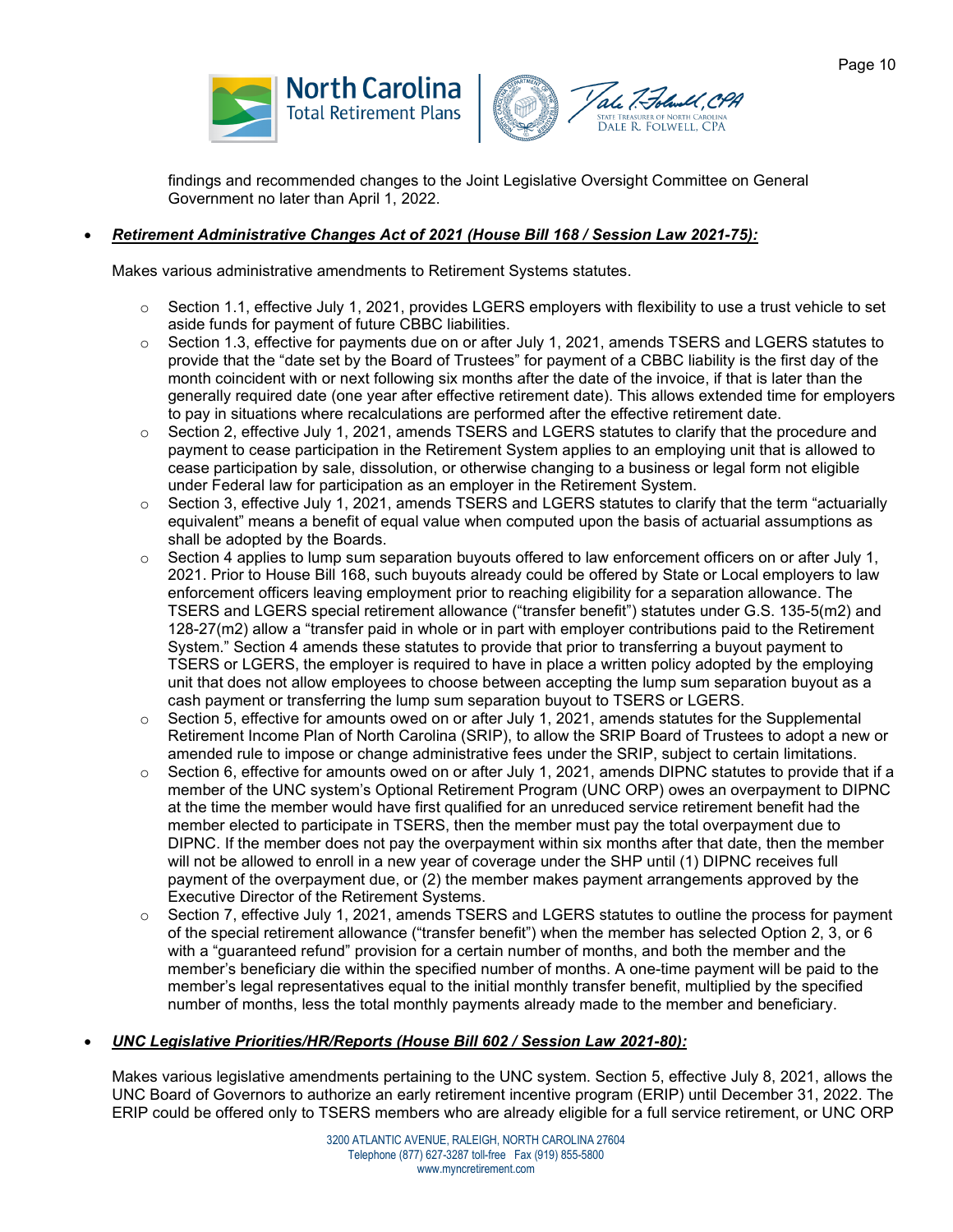



members who are at least age 55 and vested in employer contributions to the UNC ORP. There would be no change to retirement benefits or eligibility for employees who may participate in the ERIP. UNC could provide the employee with severance payments of between one and six months' worth of base salary, plus a payment equal to the value of up to 12 months of full employer contributions for retiree health coverage if the individual does not already qualify for it. The program could apply to employees both subject to and exempt from the North Carolina Human Resources Act, but not to employees receiving disability or workers' compensation benefits.

## • *No Waiting Period Under LGERS/VFDF Grants (Senate Bill 311 / Session Law 2021-178):*

Includes provisions related to LGERS and other programs that are not administered by RSD.

- $\circ$  Section 1, effective December 1, 2021, prevents employers who participate in LGERS from imposing a waiting period on employees who are eligible to become members of LGERS.
- $\circ$  Section 3, effective November 10, 2021, permits the LGERS Board to grant a one-time pension supplement to its members in a given year if a permanent increase in benefits is not paid that year and there are sufficient funds in LGERS to pay for the supplement.

#### • *Spec. Sep. Allowance/Certain 25-Yr LEOs (House Bill 406 / Session Law 2021-188):*

Effective for eligibility determinations on or after January 1, 2022, allows certain law enforcement officers employed by Cleveland County, Moore County, and Rutherford County to receive a special separation allowance. Special separation allowances are administered and paid by each employer, not by the Retirement Systems. To qualify for an allowance under this legislation, the law enforcement officer must complete at least 25 years of creditable service, be younger than age 62, complete at least 10 years of continuous service as a law enforcement officer for one of the named counties immediately preceding service retirement, and not receive a special separation allowance under the existing provisions of G.S. 143-166.41 or 143-166.42. The allowance under this legislation ceases to be paid to a retiree if they die, reach the age of 62, or, except in limited circumstances, are reemployed by a local government employer. The amount paid is determined on a sliding scale from 0.725% to 0.85% of the officer's base rate of compensation, times years of creditable service. The governing body of each named county determines the eligibility of employees for this benefit.

#### **SHP Policy Legislation Enacted in 2021**

#### • *HIE Deadline Extension & Patient Protection (House Bill 395 / Session Law 2021-26):*

Effective May 27, 2021, does the following relative to the Health Information Exchange (HIE) Network known as NC HealthConnex: Exempts ambulatory surgical centers but requires a physician who performs procedures there to be connected and to submit demographic and clinical data; extends the mandatory deadlines for certain entities to connect; allows the Department of Health and Human Services (DHHS) to submit data on behalf of specified entities; prohibits balance billing by in-network providers and entities under the State Health Plan that have not connected; requires the HIE Authority to provide educational materials on how to access electronic health information; requires the HIE Advisory Board to submit a report by March 1, 2022 to the Joint Legislative Oversight Committee on Health and Human Services containing recommendations regarding appropriate features or actions to support the Statewide Health Information Exchange Act; and requires the HIE Authority to work with the Department of State Treasurer and the DHHS to identify and contact providers and entities who have not connected to the HIE in accordance with G.S. 90-414.4 and to report on the status of these by March 1, 2022.

#### • *Additional Info on Health Ins. Cards (Senate Bill 248 / Session Law 2021-30):*

Effective January 1, 2022, requires health benefit plans, including the SHP, to state on their insurance cards whether the plan is fully-insured or self-funded.